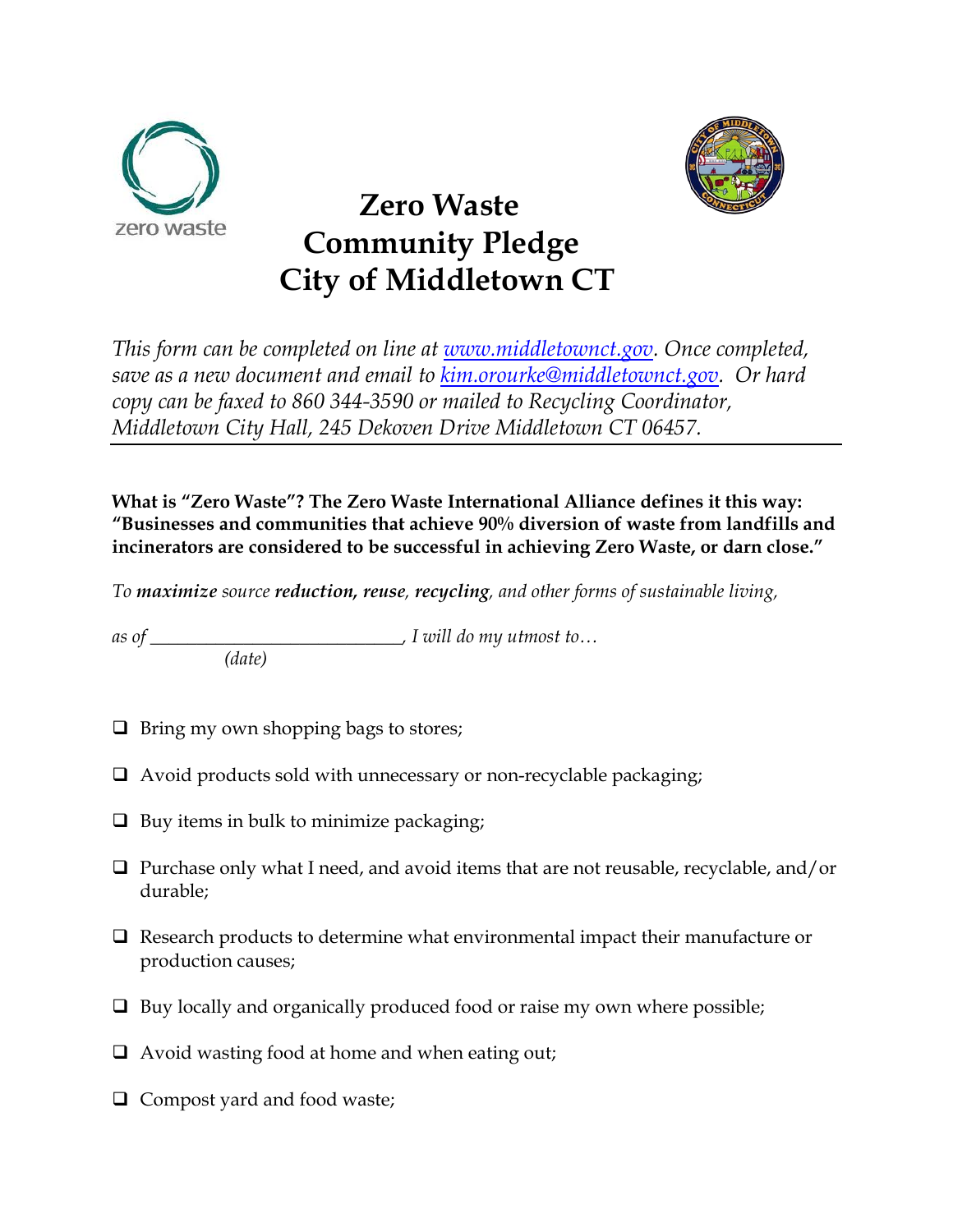- $\Box$  Change all the light bulbs in my house to compact fluorescents or LEDs and dispose of bulbs containing mercury and other toxic substances properly;
- $\Box$  Avoid plastics made from petroleum;
- $\Box$  Use rechargeable batteries;
- $\Box$  Avoid using disposable dishes, water bottles, cutlery, razors, pens, etc.;
- $\Box$  Buy household and yard products only in quantities that will be used up for specific projects;
- $\Box$  Avoid use of chemicals toxic to humans and animals;
- $\Box$  Take advantage of local household hazardous waste, electronic waste, and prescription-medication disposal options;
- $\Box$  Share yard-care equipment and tools with friends and neighbors;
- **Q** Participate in Freecycle;
- $\Box$  Donate usable items to charities or the Middletown Swap Shack, or use consignment opportunities;
- $\Box$  Do double-sided copying;
- $\Box$  Purchase stationery items made from recycled materials.
- $\Box$  Reduce energy use to avoid generation of heat, greenhouse gases, and air pollution by doing as many of the following as possible:
- $\Box$  Insulating my house or apartment;
- $\Box$  Buying only energy-efficient applicances;
- **Limiting water use;**
- $\Box$  Limiting use of air-conditioning;
- $\Box$  Turning off lights and unplugging electrical equipment not in use;
- $\Box$  Walking, biking, taking public transportation, or carpooling;